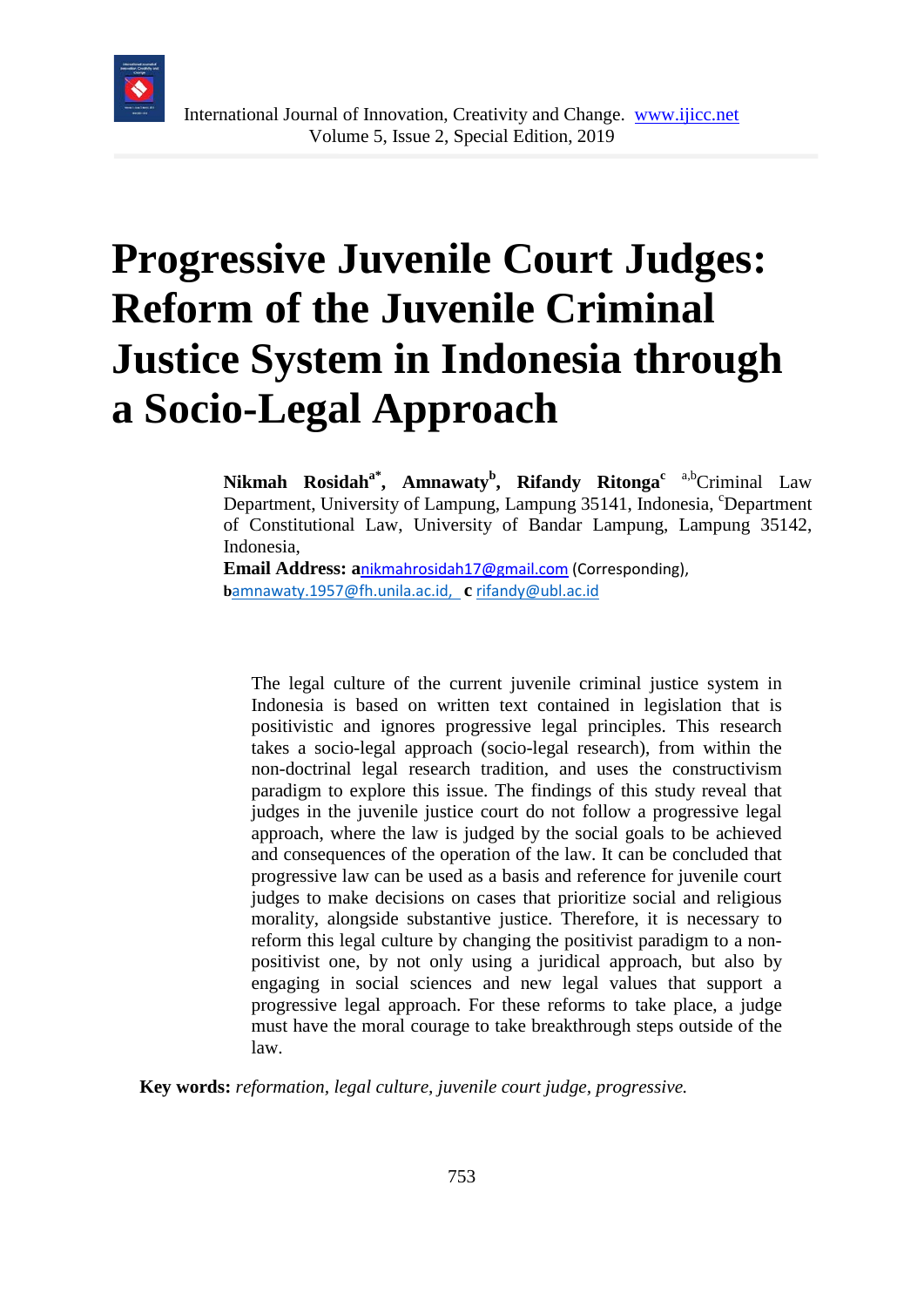

### **Introduction**

Over the past two decades, violence and criminal activities by children in Indonesia have grown to almost twice the rate of crimes committed by adults; however, the rate of child victimization has declined according to the Indonesian Child Protection Commission, 2018. It is estimated that this trend will continue, and this is a major cause of concern for law enforcement agencies.

This contradicts the spirit of the 1945 Constitution, which states that children are placed in a special position and hailed as the nation's future, and a reflection of human survival. Article 28 B, Paragraph (2), declares that the State guarantees that every child has the right to survival, growth, and development, and the right to receive protection from violence and discrimination. Recognizing that children are an important part of society, all parties must strive to protect them from becoming either victims or perpetrators of crime (Mardiah et al. 2012).

An opposite scenario is certainly not supportive, and tends to hinder the implementation of adequate guidance to children. This study reveals that the policy of imprisonment of delinquents has detrimental effects on juvenile offenders' mental health. This is a result of the effect of criminal imposition in the form of stigma on children as perpetrators of crime (Hadisuprapto 2003). The term 'criminal justice system for children' is a translation of the term 'juvenile justice system'; it is used in conjunction with a number of institutions in the judicial system, which include the police, public prosecutors and legal counsels, supervisory institutions, juvenile detention centers, and juvenile development facilities (McCord et al. 2001). The juvenile justice system handles activities and processes relating to the interests of children; all these actions are carried out by police, prosecutors, judges, and other officials, who ideally must keep in mind the welfare of the children involved, and provide special protection to juveniles dealing with the law (Sudarto 1980).

The purpose of juvenile welfare in the juvenile justice system has been emphasized in international legislation in the form of the *Convention on the Rights of the Child,* which was nationally accommodated in Act No. 3 of 1997, and amended to Act No. 11 of 2012 concerning the Juvenile Criminal Court System.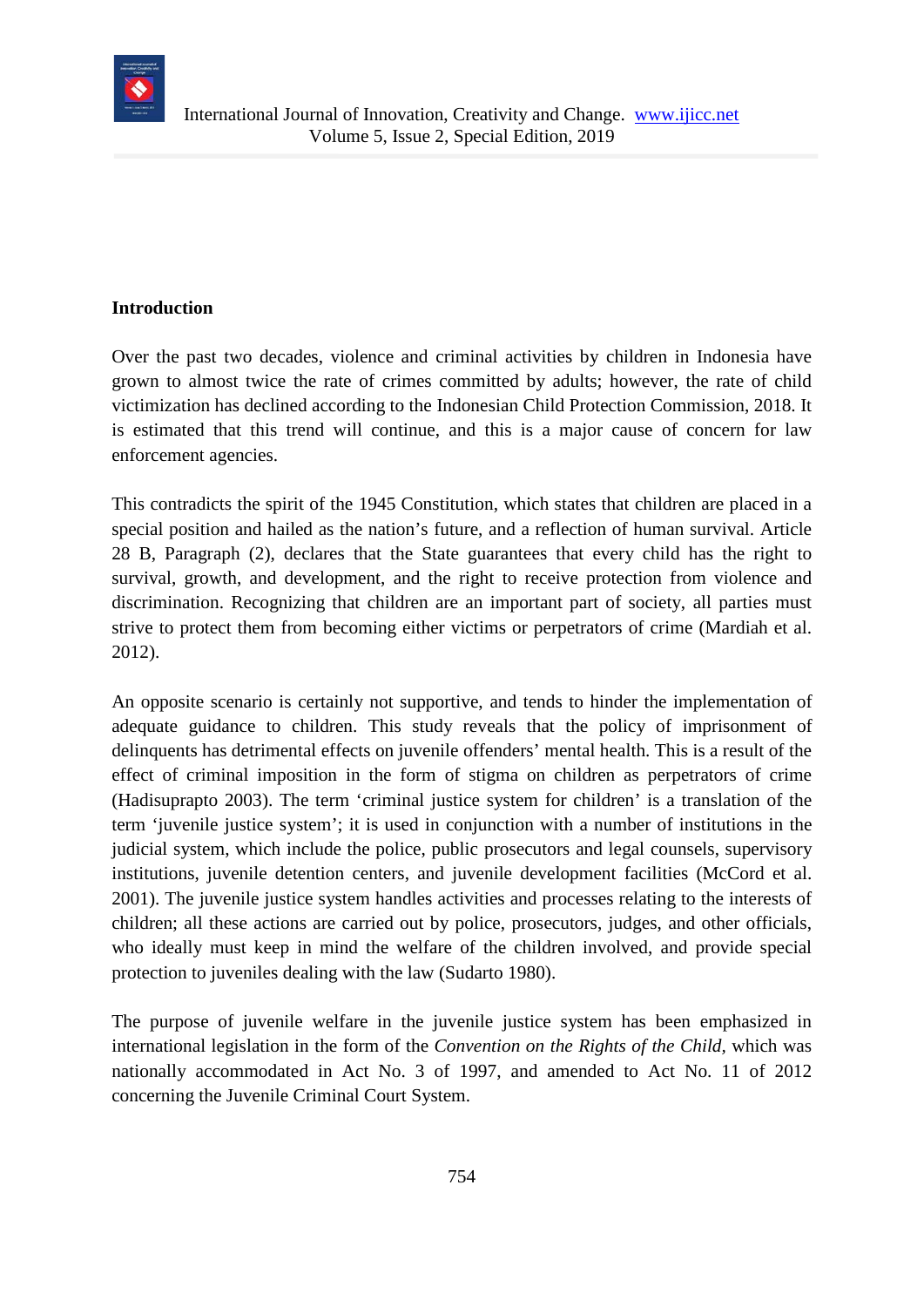

As judges tend to favor juvenile imprisonment, law enforcement in the juvenile justice system places more emphasis on formal juridical aspects than on goals that identify the interests and protection of children. The high number of cases of children being sentenced to prison indicates that judges have not been able to bring into force sanctions that favor children. In our opinion, juvenile criminal law enforcement places emphasis on the juridical aspects (regulatory considerations), ignoring crucial facets of child protection. Therefore, imprisonment or confinement of juveniles is on the rise, even though the juvenile justice system is meant to prioritize approaches based on diversion and restorative justice, as stipulated in Article 5 of Act No. 11 of 2012 concerning the Juvenile Criminal Justice System. In fact, at an empirical level, this regulation has not even been implemented. Thus, there is an urgent need to understand the functioning of law enforcement agencies, and the methodologies they use to judge or resolve conflicts associated with juvenile crime. This article intends to discuss progressive ways to reform the legal culture of juvenile court judges, in accordance with reformist legal discovery methods that can be used in the juvenile justice system in Indonesia.

### **Literature Review**

Law enforcement is essentially a unit; a system of substance, structure, and culture (Friedman 1989)—it is not a stand-alone entity and does not exist in a vacuum, but is a part of society. Because law relates to a sense of justice for the community, it is considered to be a channel to solve problems faced by the community (Rahardjo 2004); thus, the law is expected to follow societal developments. However, in reality, there are several legislation examples in effect in Indonesia that are disharmonious, vague, and not in sync with the actual conditions faced by people in the community. This distances the law from its innate purpose—to create a sense of justice and certainty. Legal culture is a component of the legal system. People who use or do not use the law/are obedient or fail to comply with the law are still highly dependent on this legal way of functioning (Warassih 2005). If the substance and structure of the law concerns external matters, then the legal culture of the juvenile court judge focuses on internal issues. Legal culture stems from values, attitudes, and morals (Schwab 1997) and is manifested in legal behavior; it also has the advantage of attracting people's attention to the values associated with the law and legal processes.

According to Friedman, sub-cultures are often found in society, but one that is prominent is the legal culture of "insiders"; namely, judges and legal counsel working together in the legal system. Because law is business, their values and attitudes offer great diversity to the system (Friedman 2005). One aspect of the legal system is the legal structure. *"Legal structures are closely related to the justice system carried out by law enforcement officials. In the criminal*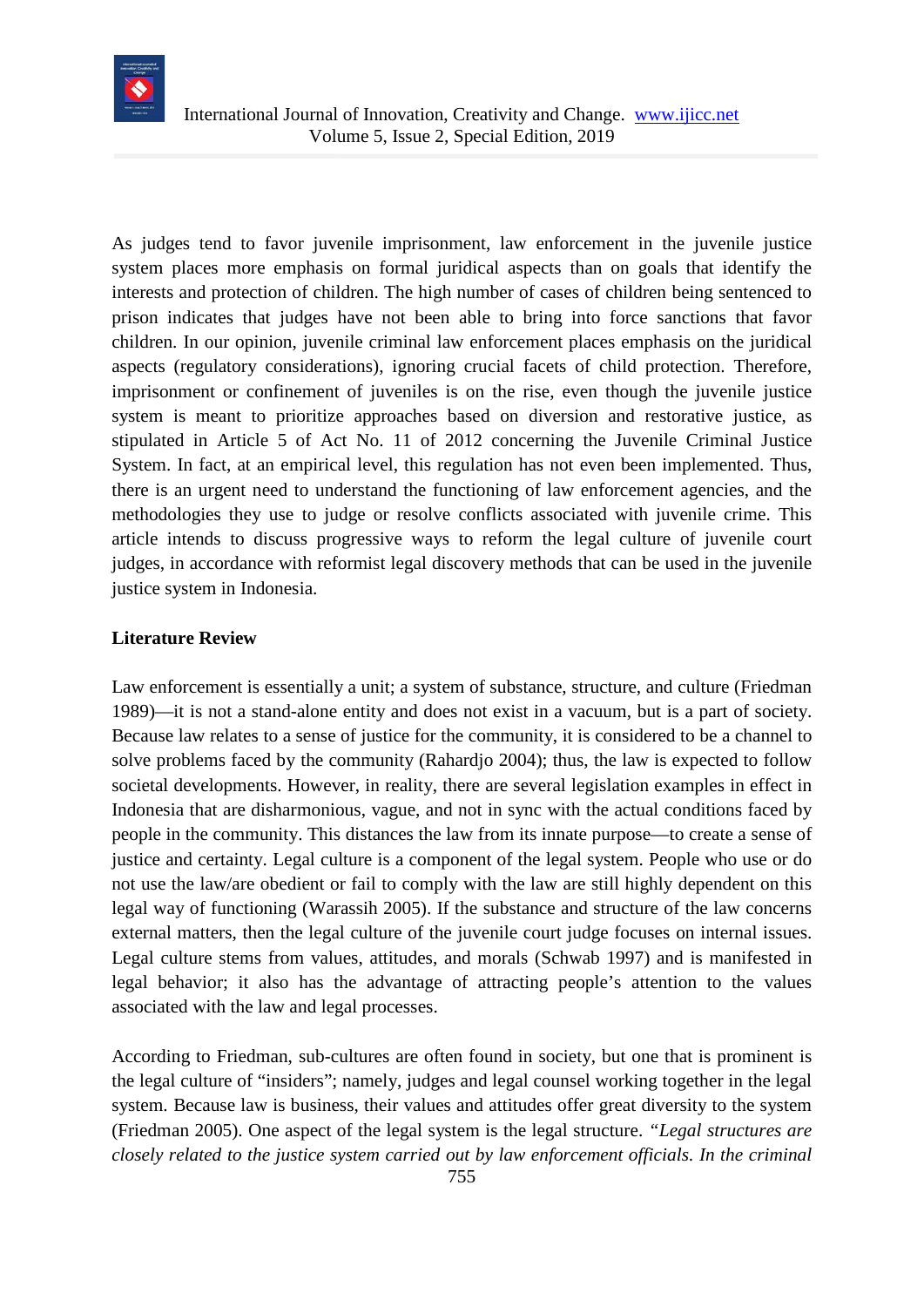

*justice system, the application of law enforcement is carried out by investigators, prosecutors, judges and advocates"* Friedman 1977). This structure is intended as a form, pattern, and fixed way (persistent style) of working of the legal system. Within the framework of this structure, the legal system can be known by the form of its institutions, how it works, its administrative patterns, the kinds of authority it has, and so forth.

Friedman equates structures to a series of photographic images of the legal system: *"It is what you see if you catch and freeze the system in a series of still photographs"* (Friedman 1977). Furthermore, it is known that the legal structure consists of law enforcement officers (police, prosecutors, and judges). The court, however, is an institution that exercises state power (Kusmu 1996), the operational functions of which are carried out by judges. Here, the judge is the central point (core) or "key actor" of the judicial authority, whose role is to examine and judge cases. Figure 1 below shows the law as being a focal connection between values and reality, as envisioned by Robert B. Seidman (Rosidah 2014; Obiunu & Rachael 2018).





Law is seen as a process to convert ideas or legal values into reality. Each component of the figure above represents values that exist in an environment that is loaded with nonlegal factors. The Robert B. Seidman model can be used to explain that laws issue change, either through formal steps or the ways in which bureaucracy takes action. This can be due to changes in the surrounding social, cultural, economic, political and other forces. This change is enabled by legislators and bureaucratic enforcement mechanisms. A person's behavior is not only determined by law, but also by other forces that arise in their environment; thus, the law is not neutral and free of value (Seidman 1987).

Sudarto, 1986 states that there are special requirements that need to be met before someone can become a juvenile court judge. These include having expertise and experience in the field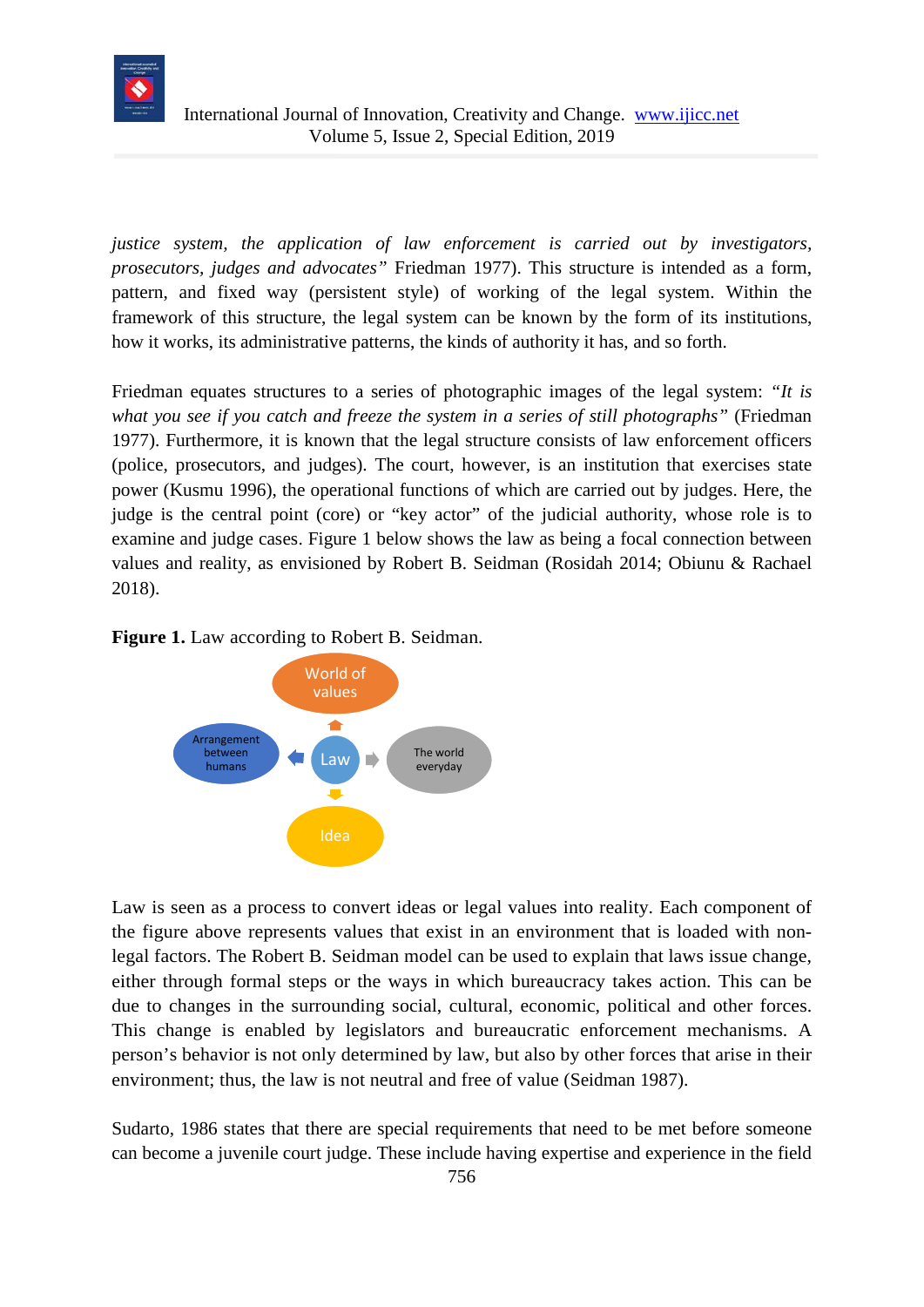

of both law and child welfare, and possessing social skills to communicate with children in a manner that is based on trust and open communication. This means that the position of a juvenile court judge is a specialized one. It does not imply a narrowing of the conditions, but rather an extension of the terms. While making decisions on the implementation of laws regarding children, whether criminal or civil, the judge concerned should have extensive and in-depth knowledge in this area (Sudarto 1986).

The general principles of child protection in Indonesia have been included in the provisions of the Convention on the Rights of Children, having been ratified by Indonesia through Presidential Decree No. 36 of 1990 concerning Ratification of the Convention on The Rights of Children. According to Don J. Young, the court is charged by law to act in the interest of the child (Young 1971). However, the law has not been fulfilling this purpose with regards to juvenile justice, because it fails to function in line with the legal needs of the community, and has not been comprehensive in providing protection to children who face the law. This is despite the fact that, in the judicial process, proceedings are carried out by law enforcement professionals who are trained to deal with children. The implementation of law enforcement for juvenile cases is undertaken by law enforcers who are specialists in their fields.

Article 43 of Act No. 11 of 2012 concerning the Juvenile Criminal Justice System outlines the conditions for being appointed as a judge (in this case, a judge in the juvenile justice system). The first requirement is experience as a judge in a general court environment; the second is a keen interest, attention, and dedication to children's problems; and the third is technical training in juvenile justice. Article 43 of Act No. 11 of 2012 concerning the Juvenile Justice System also requires investigators, public prosecutors, and judges to undergo technical training in juvenile justice.

Act No. 11 of 2012 concerning the Juvenile Criminal Justice System has different guidelines for the juvenile justice system—from the investigation stage to examination in court. One such guideline is that judicial and public prosecutors in juvenile trials are to not wear a toga, which is an official judicial robe. However, in practice so far, this has not been followed, and child offenders receive the same treatment as adults undergoing regular court procedures. In addition, children who face the law are kept together with adult prisoners. The judicial process in Indonesia thus functions contrary to the provisions of the law.

Research data has revealed that KPAI handled 1885 cases in the first 2018, a majority of which were children booked for illegal activities (drugs, stealing, and immoral offences). Data from the KPAI revealed that juvenile crimes accounted for 504 of the cases, followed by family cases and alternative care or children whose parents were divorced (325 cases). In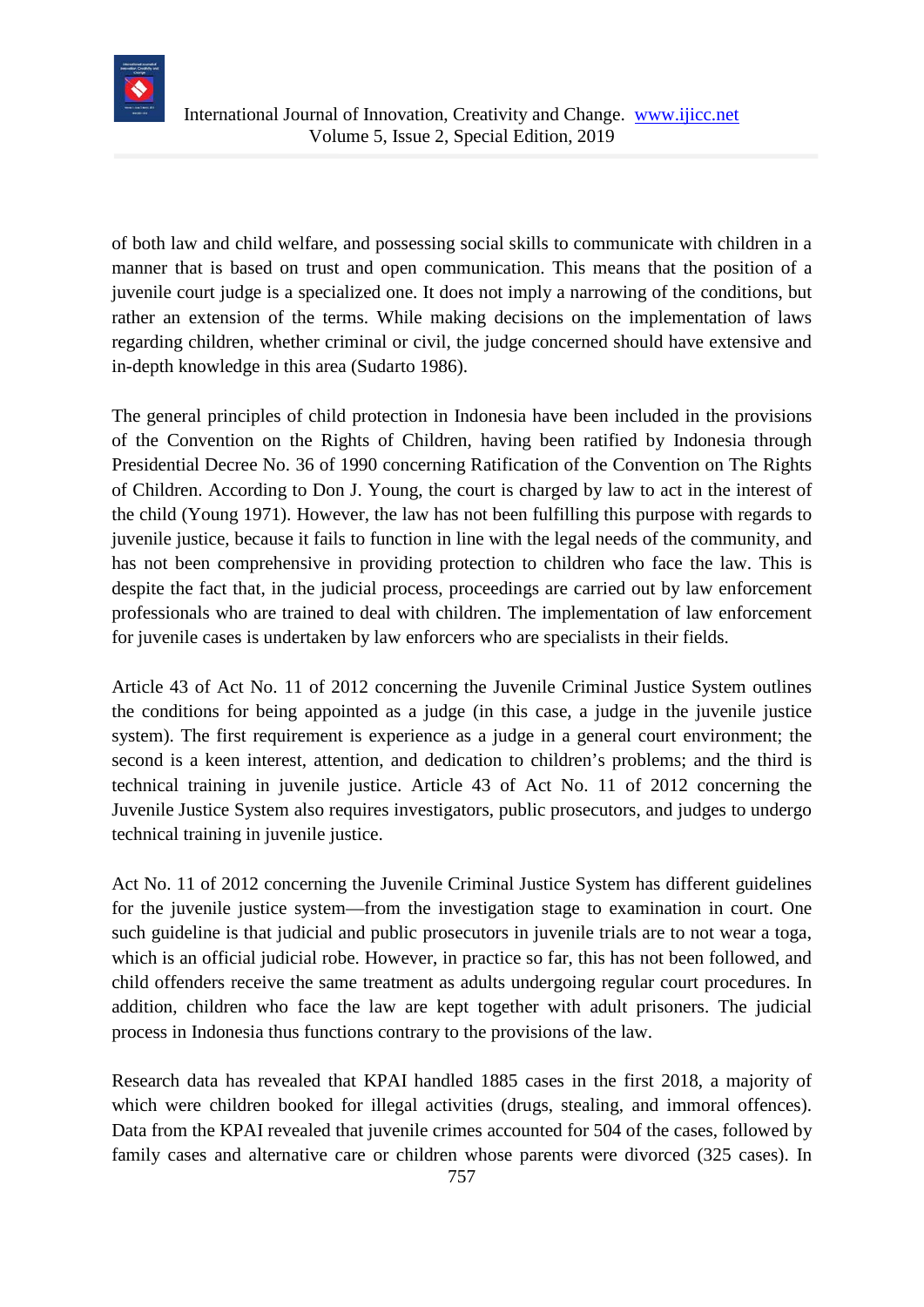

third position were pornography and cyber-related crimes, with 255 cases. Since 2011, juvenile cases have taken the top position, as reported by KPAI Chairman Susanto in a discussion on 23 July 2018 at Wahid Hasim Street, Central Jakarta. He added that accused juveniles were brought to Special Correctional Institutions for Children (LPKA) for stealing (23.9%), drug-related issues (17.8%), immoral cases (13.2%), and other offenses.

There are several factors that cause children to commit crimes—such as opportunity, environment, and intention. However, children have limited reasoning, insight and logic, and tend to act while in emotional states not conducive to good reasoning. They do not have the maturity to distinguish between choices when making value judgements and fail to recognize the consequences of their actions. When a juvenile is booked for a crime, he/she is tried in a criminal court with standard procedures created for adults—research, investigation, prosecution, and examination—following which, if found guilty, they are incarcerated in a correctional institution with adult prisoners. This has a major detrimental effect on their mental health and well-being. In addition, children are affected by being placed in the company of adult convicts, with this having a negative impact on their psychological development. A study has revealed that the prevalence of mental disorders in children in the juvenile justice system is consistently higher than that in the general adolescent population (Grisso and Barnum 2000).

A number of comprehensive studies have indicated that there are several types of mental health disorders common among juvenile offenders, and that some symptoms increase the risk of aggressive behavior (Teplin et al. 2002). In addition, the risk of aggression is high for specific disorders and comorbid disorders due to emotional (anger) and self-regulating (impulsive) symptoms that tend to increase risk (Stoddard-Dare et al. 2011; Atkins et al. 1999). Mental health disorders commonly found in juvenile offenders include affective disorders (major depression, persistent depression, and manic episodes), psychotic disorders, anxiety disorders (panic, separation anxiety, general anxiety, obsessive-compulsive disorder, and post-traumatic stress disorder), disruptive behavior (oppositional behavior and attentiondeficit hyperactivity), and substance use disorders (Mallet 2006). These vulnerable children often continue to be plagued with these issues, even after their release.

The justice system is currently faced with the task of providing mental health assessments and care services for young people, as there is dependency on the juvenile justice system to undertake this (Underwood and Washington 2016). The juvenile justice system initially utilized a rehabilitation and prevention approach, emphasizing the needs and rights of children over requests to punish them (Garascia 2005). Garascia's report was in accordance with the provisions of Article 2 of Act No. 11 concerning the Juvenile Criminal Justice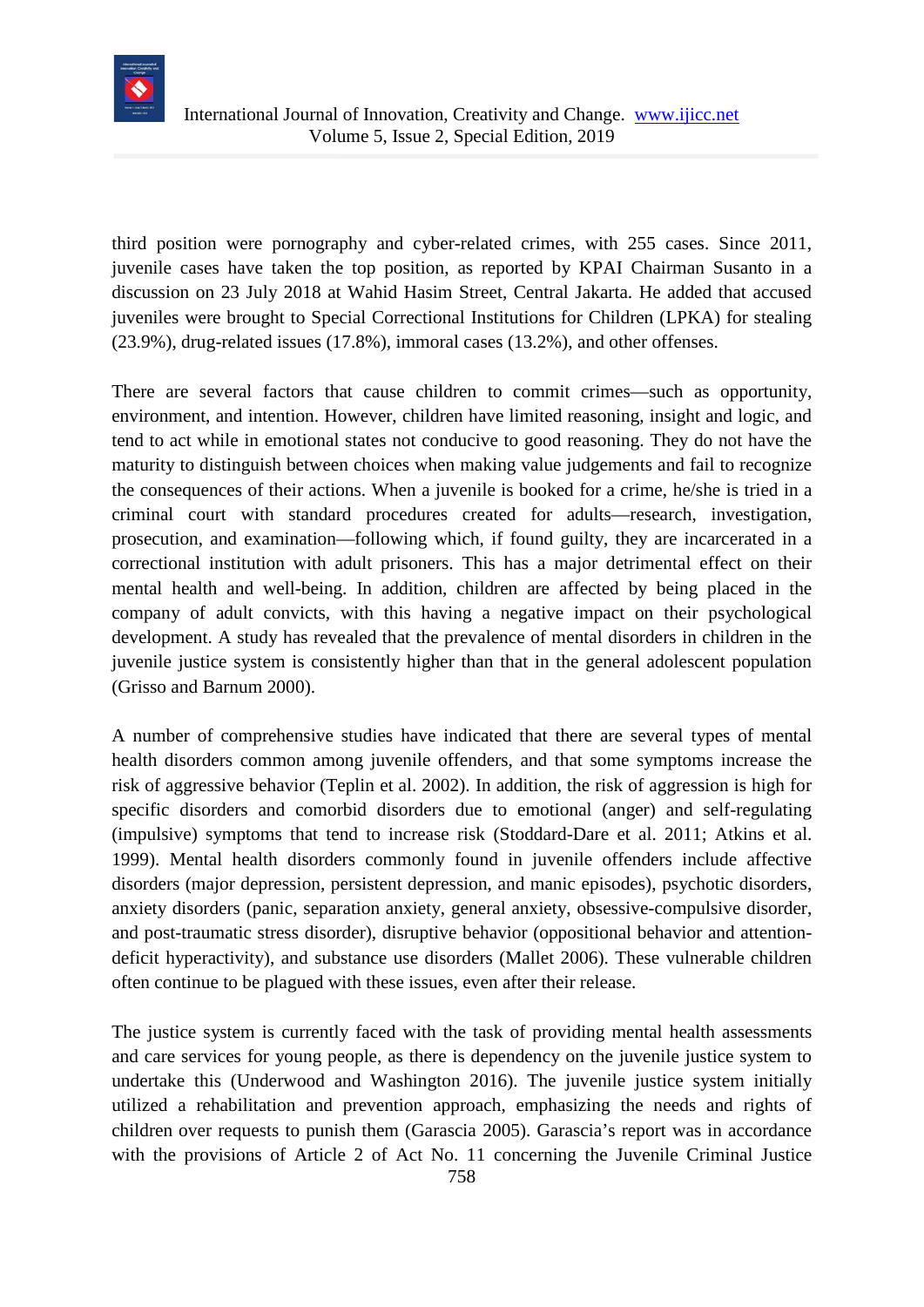

System, which regulates the principles that apply to the juvenile justice system—protection, best interests of the child, survival and growth, and guidance. Anything related to the principle of deprivation of liberty (punishment) is meant to be carried out as a last resort.

In-depth examination of the juvenile justice system in Indonesia reveals that judges do not pay attention to the principles of child protection, especially that of non-discrimination (prioritizing the best interests of children and their right to live, survive and grow; this includes children who engage in criminal activities). This calls for juvenile court judges to take steps towards a progressive legal approach, where the law is only a means to guarantee and safeguard human needs. This is similar to the provisions of Article 7 of Act No. 11 of 2012 concerning the Juvenile Criminal Justice System, which stipulates that a criminal offence with a penalty of imprisonment of less than seven years can be diversified or resolved outside the criminal justice process. It requires a restorative justice approach, involving the perpetrator (child dealing with the law), the victim's family, parents of the perpetrator, and other parties that are engaged in prioritizing problem-solving over reprisals (Scriven 2017; Obiunu & Rachael 2018). Diversion must also be sought in every legal process investigation, prosecution, and examination of child cases in the District Court—as outlined in the diversion agreement. Implementation of the same is to be supervised by law enforcement agencies. Article 5 through Article 12 of Act No. 11 of 2012 concerning the Child Criminal Justice System offers other provisions for judges to make decisions using progressive legal approaches.

### **Materials and Methods**

Several studies have thoroughly analyzed the juvenile justice system in Indonesia which refers to Act No. 11 of 2012 at the normative level (Ariani, 2014). Unfortunately, little attention has been paid to the legal culture of juvenile court judges with a progressive legal approach. This research article is devoted to justifying the cultural importance of the progressive legal approach that must be possessed by those judges. In this study, two different research characteristics were used, namely normative legal research and socio-legal research.

The normative legal approach is carried out by argumentation to identify concepts or ideas and principles in examining and studying in depth the problems in research. The identification carried out in the socio-legal study is not limited to text but encompasses an indepth study of the context in which all processes take place, for example, from law making to the implementation of law. This study uses socio-legal research with the aim of explaining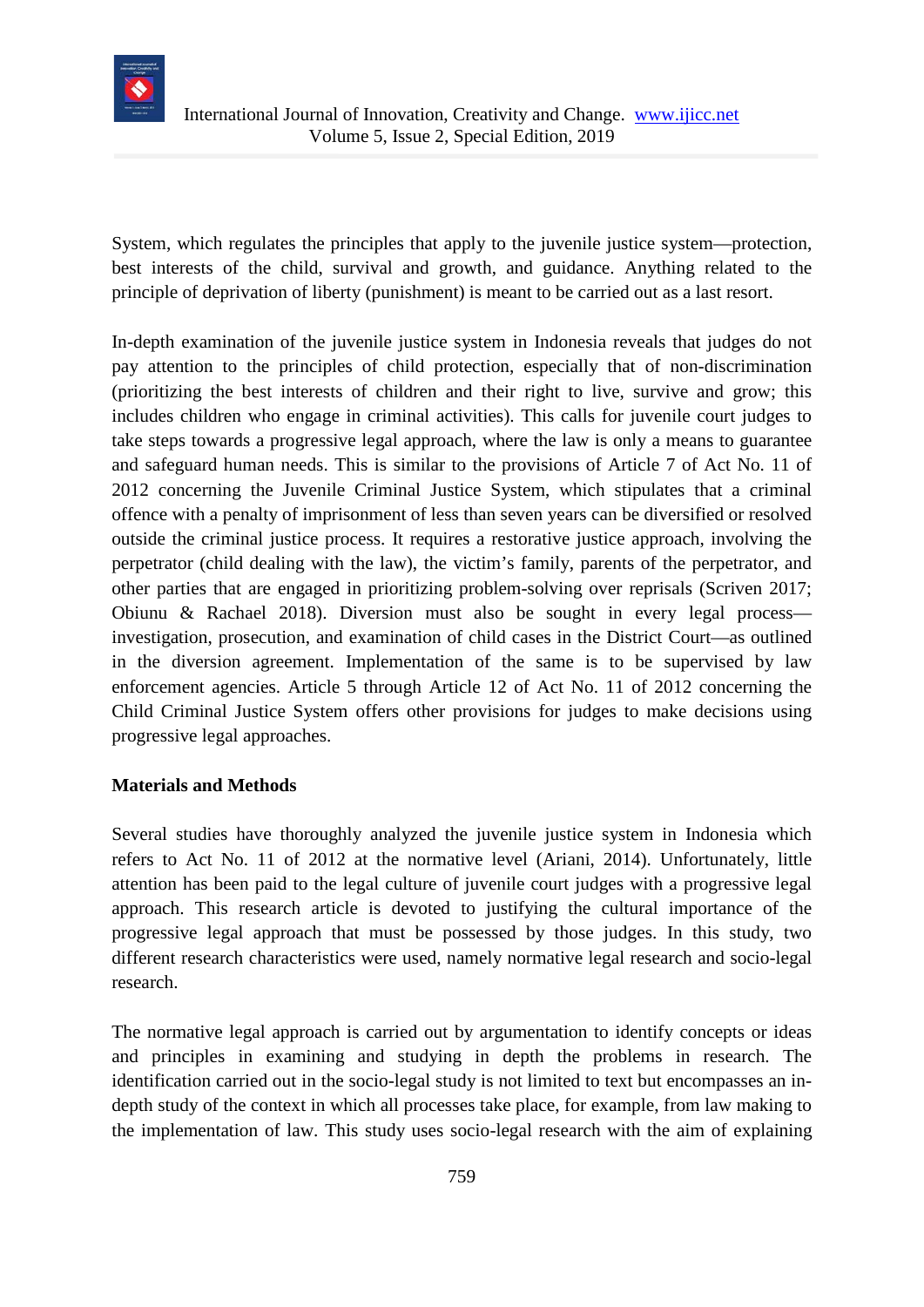

legal symptoms interpreted in a factual manner. The social facts can be explained by legal assistance, and legal norms can be explained by social facts assistance (Bruggink, 1996).

Data collection in this study was carried out with an inventory of documents through literature studies and field studies. Library studies were carried out by searching for legal literature in the form of legal documents, books, journals, and provisions in the form of legislation relating to research. Field research was carried out by visiting relevant institutions and conducting interviews with informants.

Management of research materials in the form of collected legal materials was then processed and analyzed to obtain two forms of truth, namely qualitative truths and quantitative truths. The analytical instrument used is the method of interpretation.

### **Discussion and Conclusions**

## *Reform of Juvenile Court Judges' Legal Culture with a Progressive Legal Approach Positive Legal Culture of Juvenile Court Judges*

Progressive reformation of the legal culture in Indonesia is urgently required, as the judges handling juvenile cases are mostly proponents of positive law. According to legal positivism, the law is conceptualized as a lawyer's right to regulation—it is underpinned by the belief that the law is the most effective tool with which to discipline a society, and therefore legal processes must run according to rules and logic. This view sees law as a linear, mechanical, and institutionalized regulatory institution, which works for the interests of the legal profession itself. It is seen as rational, logical, and an order that is applied to humans therefore, humans must submit to it (Rahardjo 1998).

This thought process implies that the law is not for humans, but rather humans are forced to adjust to the legal and technical procedures being utilized. Formalistic, bureaucratic, and centralized legal institutions have been built to serve such laws. This situation is accessible to those who have economic and political advantages, and who are able to access all the set procedures (Warassih 2009).

Legal positivism stipulates that rules are reference points, and the only source of guidance for judges handling delinquent child cases. Judges are positioned as mouthpieces of the law and can only apply laws mechanically and procedurally. This rule of law is thought of as sacrosanct and a purpose in and of itself, without regard for other legal dimensions. Honesty and wisdom in implementing the law are ignored. As a result, sensitivity, empathy, and dedication to truth and justice are left behind. Truth and justice become legal-formal problems. This way of thinking places importance on the value of legal certainty over justice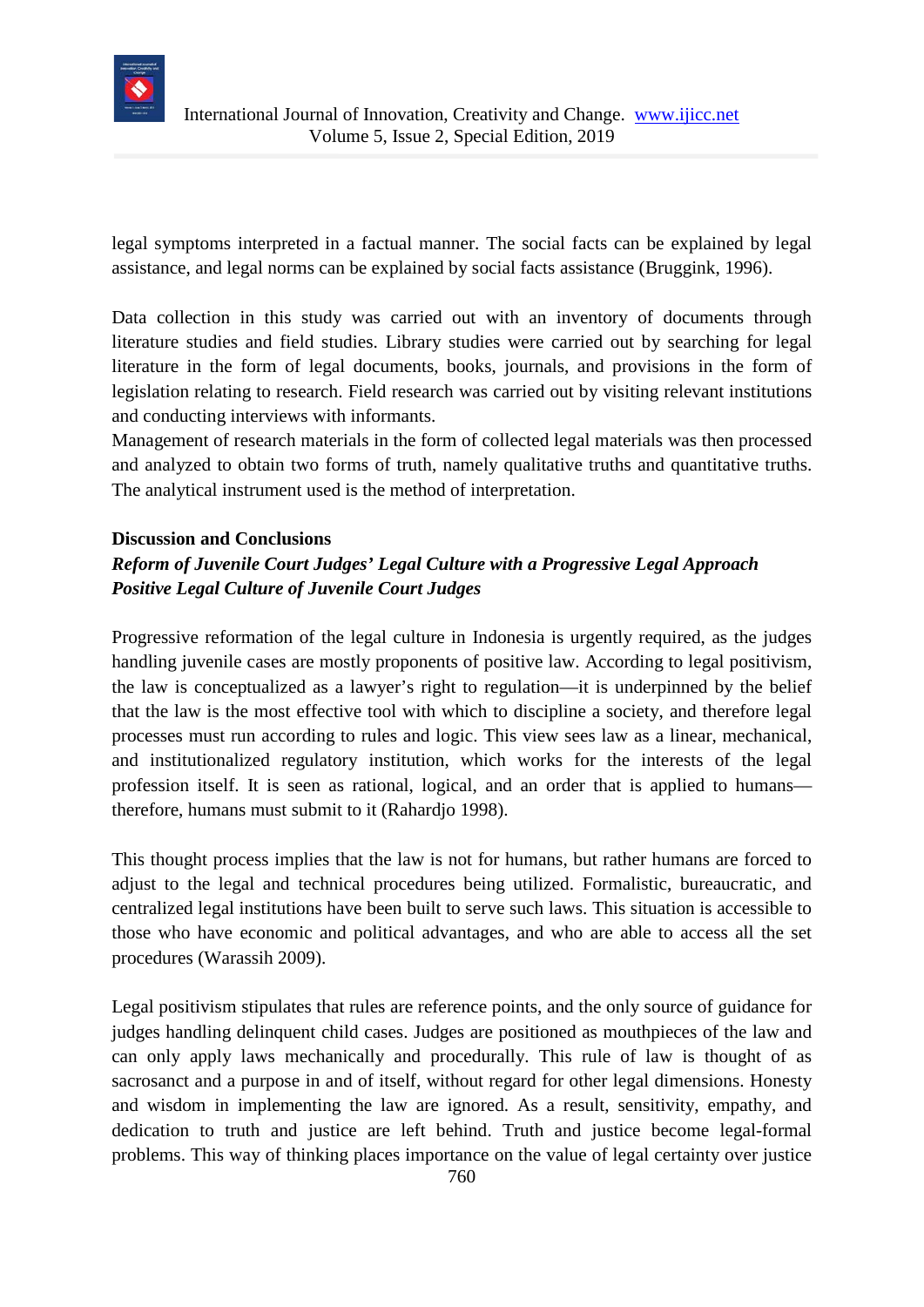

and usability, and is deductive in finding legal truth by prioritizing formal logic (syllogism) (Rahardjo 2007).

In practice, what a judge decides is highly determined by the mindset or paradigm of the law enforcement officers. This determines how judges read and interpret the law. The same rules can be read differently by people with different paradigms (Rahardjo 2009). To understand the situation better, we provide an example of a case heard at Kotabumi District Court, North Lampung Regency. Two second-grade students at junior high school, Solihin and Yanto, were caught in a physical fight. During a sporting event, Yanto made fun of Solihin's wornout shoes. After the sport finished, Solihin hit Yanto and injured him with a knife that he had on him. As the wound was small and no major harm had been done, the school called both parents and sought a resolution. Solihin's parents promised to pay Yanto's medical bills, and the matter was closed. However, Yanto's parents were dissatisfied and complained to the police, accusing Solihin of persecution and carrying sharp weapons.

Solihin's parents are native to Kotabumi, where it is customary for people to carry weapons. The following day, Solihin was escorted by his illiterate parents to the police station. A trial was conducted, presided over by a single juvenile court judge. Solihin cried and trembled as he was questioned and shouted at by the judge. He was sentenced to eight months in prison as per Article 351, paragraph 2. The judge who sentenced him said he was merely carrying out his duties according to the law, and that Solihin's actions had proven him guilty. This case shows the mindset of the juvenile court judge to be positivistic, although Article 5 of Act No. 48 of 2009 concerning Judicial Power determines that judges and constitutional judges must explore, follow, and understand legal values and justice in the context of their society.

This provision was intended to ensure that a judge's decision is both in accordance with the law, and gives sense of community justice. The case mentioned above was legally and philosophically adhered to; however, the judge had an obligation to ensure that his/her decision was in accordance with the law and the community's sense of justice. The juvenile court judge should have considered and explored local social conditions and legal feelings, with a focus on child welfare and protection. Solihin's case was the first legal action of this nature undertaken in Kotabumi, North Lampung Regency, as it is commonplace for men (including young men and children) to carry sharp weapons in this region.

Therefore it is posited that the judge should have sought to understand the local beliefs in the area, as well as the concept of diversion (the concept of transferring a case from a formal process to an informal one). The transfer process is intended to provide protection to children in conflict with the law; in this case, diversion was implemented when the parents reconciled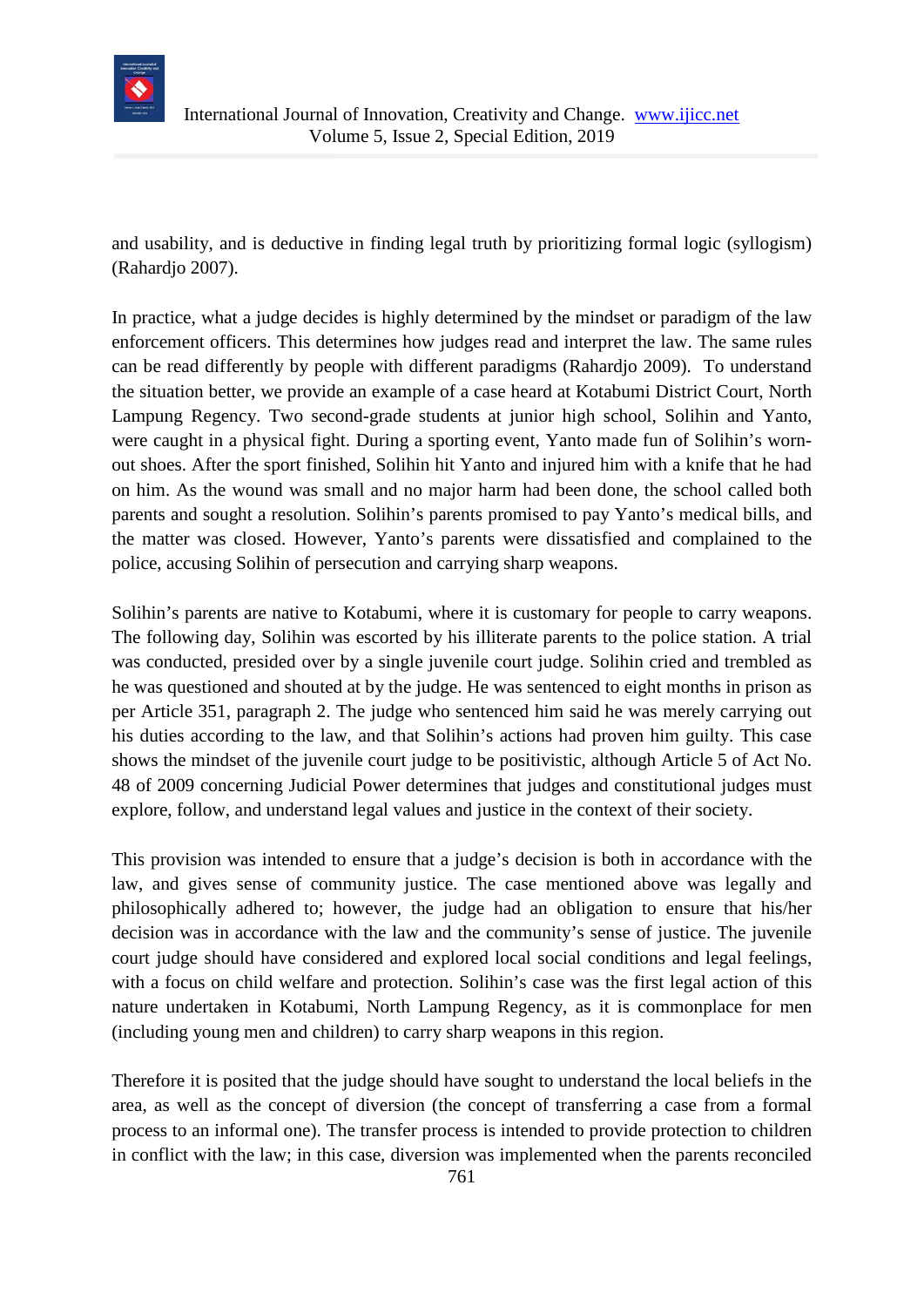

at the school. Diversion is an effort to support and implement the provisions stipulated in Article 16 paragraph (3) of Act No. 23 of 2002 concerning Child Protection; arrest, detention, where child imprisonment should only be used as a last resort.

According to Wignyosoebroto (2010), it is time that the working paradigm of judges in developing countries with multiple cultures, such as Indonesia, changed. A judge's role is no longer limited to carrying out a simplistic reading of the law, nor is he/she a device designed to work mechanically; they are human beings with the ability to be sensitive to humanity and social needs. Even if a judge is asked to read words textually, as stated in the law book, he/she must also be able to make interpretations that are not literal (connotative) in order to reveal social norms that contextually underlie every law prescription. Modern, educated judges that serve the legal needs of a society with multiple cultures are not an extension of the legislature. Judges serving in such regions are expected to be able to play a role as agents who deliver acts of law that have been transformed into an expression of wisdom and justice commonly accepted by citizens in the local community (Wignyosoebroto 2010).

This view is in line with the progressive legal approach, which seeks to dismantle deeply rooted traditional legal methods. Progressive law is liberating; it ensures that human morality and law are part of a process that is not closed or final. Progressive law does not only mean implementing rules that fulfill procedures, but also laws that are seen as a whole human problem. Progressive law is a law that essentially regulates human behavior through legal norms that are created to prioritize justice and happiness, which are essential for life (Rahardjo 2009). The progressive legal agenda offers a new paradigm to legal methods that have been dominated by legal positivism. Progressive law proposes the following maxim: "Law for man or for the people and not vice versa". This can be expanded to principles and doctrines for the people, not the other way around. With this paradigm, if people face a problem, they are not immediately blamed; a way through the existing law is sought, which includes reviewing the principles, doctrines, and procedures that apply to their case (Rahardjo 2009).

The presence of wise and creative law enforcers is absolutely necessary to guide a broad and creative interpretation of such rules. A progressive judge seeks to search and find justice amid the limitations of existing legal rules. This is also the reason that the ingenuity and wisdom of law enforcers in exploring the spirit of a regulation, and the ability to determine precisely the primacy of a social interest or need that must be served by law, are the core premises of progressive law.

#### 762 *Ethics of Juvenile Court Judges who have not been Progressive*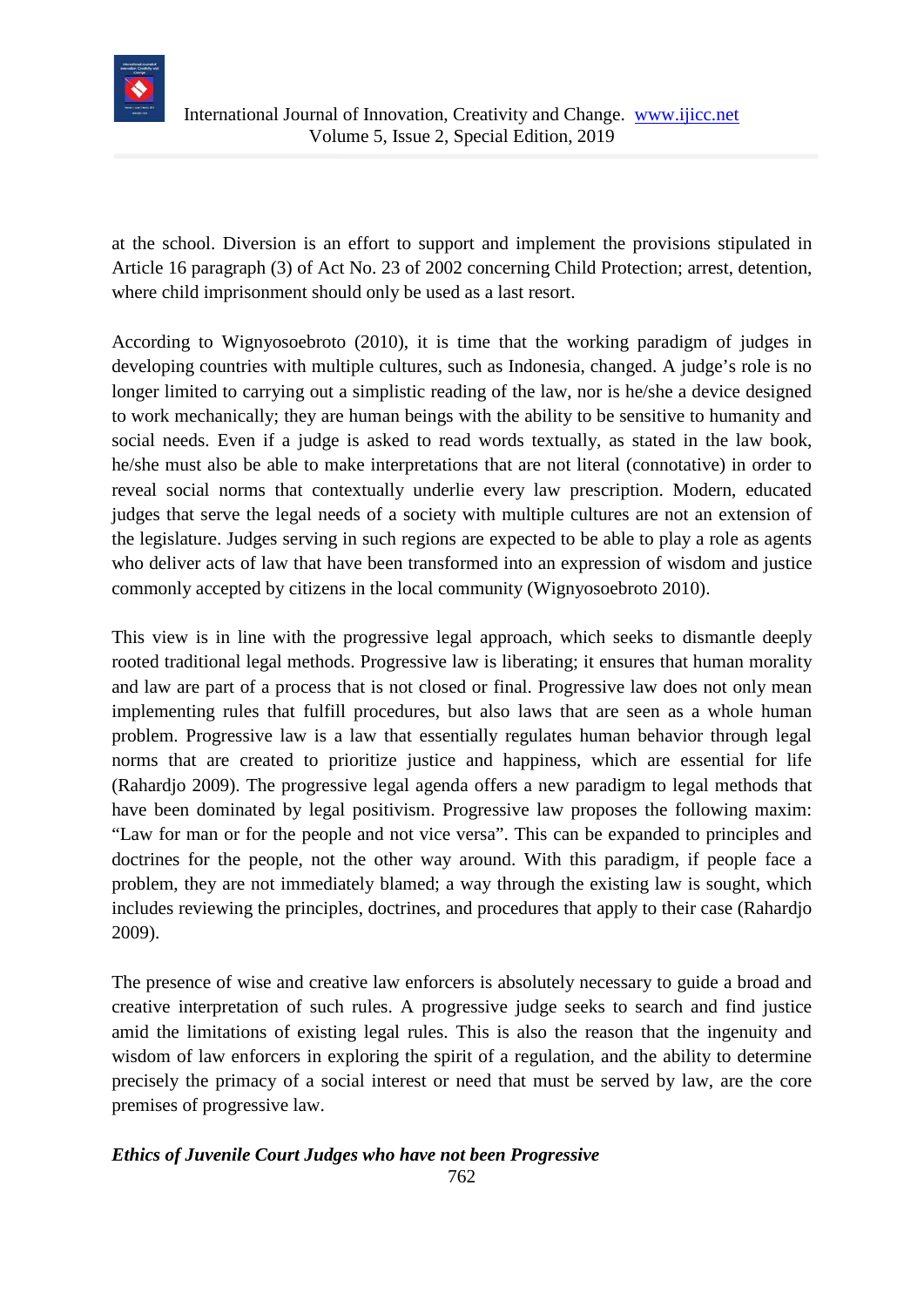

It is very important to reform the professional ethics of juvenile court judges. This claim is based on the results of this study which highlight that the process of handling a case by a judge in court is not merely a juridical technical matter, but also involves ethical elements. The priority ethical element is related to the orientation and motivation of the judge in carrying out the law. When handling a case, there can be a shift in the orientation and motivation of the judge in looking at and interpreting the case being handled. Orientation towards realizing the objective values of law and protection of society shifts the subjective orientation of judges, in order to obtain certain benefits outside the ideal objectives of the law.

We discuss another case here; that of Raju or Muhammad Azwar, an 8-year old boy studying in the third grade at an elementary school. He was ridiculed by 14-year-old Armansyah, which ended in a physical altercation. Although Raju's father agreed to pay for Armansyah's hospital bills, Armansyah's parents reported Raju to the police on charges of persecution. Raju was investigated three times at the Gebang Sector Police Station, Langkat Regency, without a legal advisor or a Correctional Center officer present, and then sent to trial. During the trial, Judge Tiurmaida H. Pardede was harsh on Raju, who felt like he was being treated as a prisoner and deserved to sit in the defendant's seat. The judge's approach frightened him and he felt stigmatized, because at the first hearing, the judge had stated that "from Raju's expression, he knew that Raju was indeed a bad boy". In January 2006, on the second day of the trial, Raju was sentenced to home detention in Pangkalan Brandan, a port town in Langkat Regency. He was locked up for 14 days. The young boy cried daily for his family and asked to be allowed to attend school. However, Tiurmaida insisted that the case continue to be heard because when the file entered the court, Raju's was eight years and one month old.

The actions (violence) and decisions of the judge in this trial process reflect his professional ethics as being without regard for children's rights and welfare. His focus was on the crime committed by the child. The judge should have been neutral and impartial. This is where the need for a progressive legal approach becomes apparent, where law enforcers prioritize children's interests (welfare and protection) and are sincere in carrying out the law. The judge, as a professional, must submit to and obey a professional code of ethics. Judges are also required to have good moral beliefs, so that they can be an example for their peers. Tri Prasetya is another term for the promise made by Indonesian judges, namely, to uphold the image of authority and the dignity of judges, to fulfil roles that adhere to the judge's code of honor, and uphold the spirit of the judge corps. A judge is also required to carry out Tri Prasetya. Judges, thus, should showcase ethics in: (1) personality, (2) performing office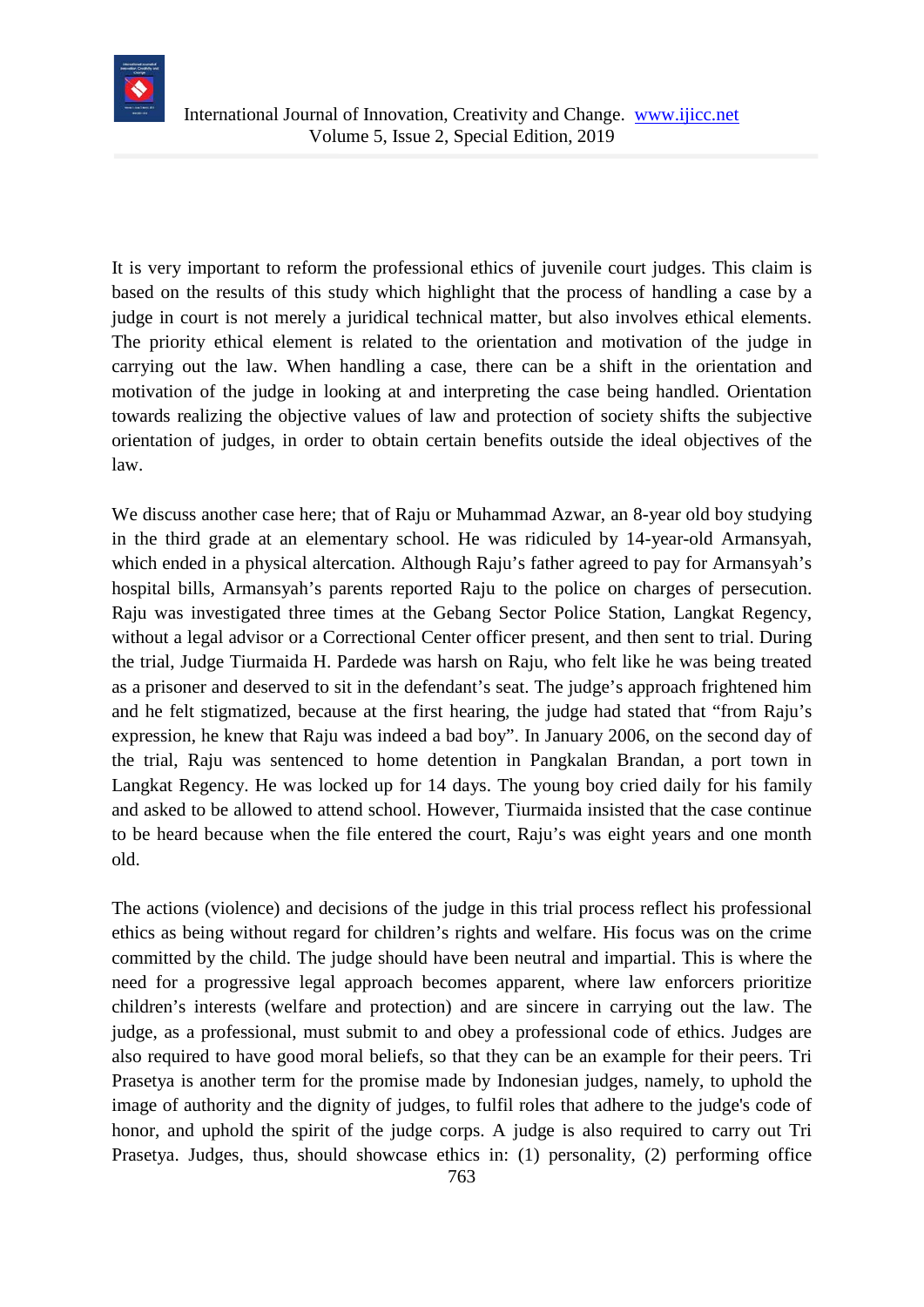

duties, (3) service to justice seekers, (4) fellow judge relationships, and (5) setting good examples inside and outside the courtroom (Code of Honor for Indonesian Judges).

Juvenile court judges who make an effort to understand and follow the professional code of ethics in its true form will be exemplary, both in terms of morality and intellectual ability. They will be able to deliver fair and high-quality verdicts and truly serve the community. Quality decisions are fair decisions that pay attention to the protection of children's rights and welfare (Magnis-Suseno 1993).

## *Legal Culture of Juvenile Court Judges in Accordance with the Legal Progressive Discovery Method*

There are two opinions with regards to judges making legal discovery. As adherents to the doctrine of seinsclair (la doctrine du sensclair), judges maintain that they are only required to make legal discovery if (1) no regulation is found for a concrete case; and (2) the existing regulations are unclear. According to the adherents of this view, in the two aforementioned cases, there should be no legal discovery by the judge (Karison 1955).

As described above, it is customary in Kotabumi for locals to walk around with sharp weapons on them. It is a practice meant to help youngsters develop self-confidence. In the case mentioned above, if the judge had understood the social norms behind the young boy's weapon, he would have made a legal discovery. The judge would have been able to understand the local wisdom behind practices in the community.

The legal culture of juvenile court judges currently uses positivistic legality, which refers to the text of the law. Progressive law, however, makes its presence felt in close relationship with humans. A judge, in deciding juvenile cases, must look from the perspective of a child, not from his own viewpoint or that of the law. Reformation of this legal culture in the juvenile criminal justice system will take place only when the paradigm of judges changes from legal positivism to new attitudes, behaviors and moral laws, with progressive thinking and legal approaches. A judge must have the courage to make a legal breakthrough outside of the law. Thus, a juvenile court judge must work in accordance with the flow of thought and basic principles of progressive law when hearing a case.

**Authors Contributions:** All three authors contributed to the article—from data collection, design research, and analysis to preparing the text for publication.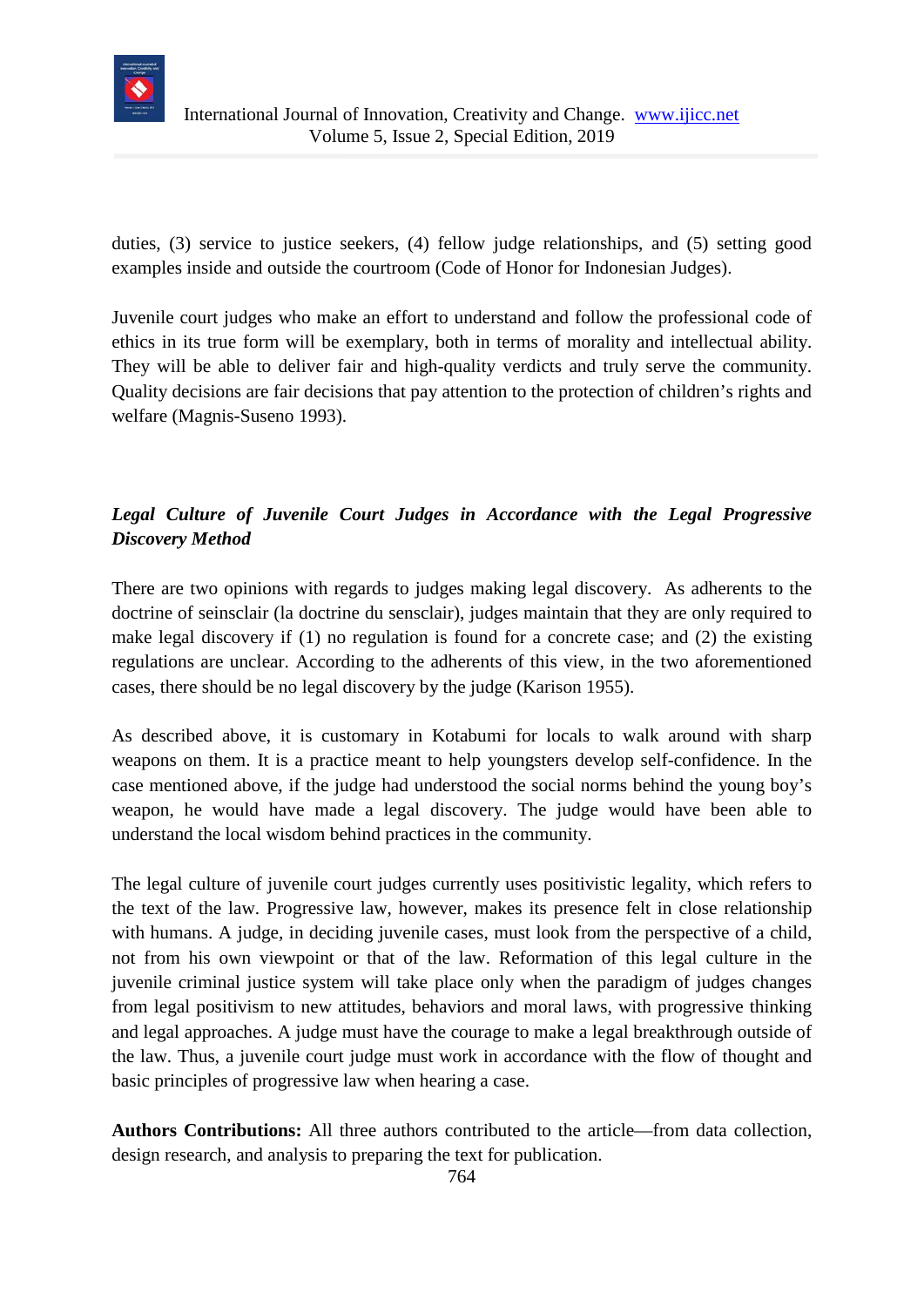

**Funding:** This research received no external funding.

**Acknowledgments:** The data presented in this study comes from individual research (which began in 2017–2018), in collaboration with the Faculty of Law, University of Lampung, Indonesia; and the Faculty of Law, University of Bandar Lampung, Indonesia. We thank the Dean of the Faculty of Law, University of Lampung; and the Dean of the Faculty of Law, Bandar Lampung, for enabling collaborative research between agencies.

**Conflicts of Interest:** The authors declare that there is no conflict of interest.

#### **REFERENCES**

- (Atkins et al. 1999) Atkins, D. Lanette, Andres J. Pumariega, Kenneth Rogers, Larry Montgomery, Cheryl Nybro, Gary Jeffers, and Franklin Sease. 1999. Mental health and incarcerated youth—I: Prevalence and nature of psychopathology. *Journal of Child and Family Studies* 8: 193–204. doi:10.1023/A:1022040018365
- (Ariani 2014) Nevey Varida, Ariani. 2014. *Implementasi Undang-Undang Nomor 11 Tahun 2012 tentang Sistem Peradilan Pidana Anak Dalam Upaya Melindungi Kepentingan Anak*. Yogyakarta: Jurnal Media Hukum Volume 21 No.1, p. 16.
- Bruggink, J. J. H (1996). Relfleksi Tentang Hukum: Terjemahan Arief Sidharta. Bandung: Citra Aditya Bakti.
- (Friedman 1977) Friedman, Lawrence M. 1977. *Law and Society: An Introduction*. New Jersey: Englewood Cliffs Inc., pp. 5–7.
- (Friedman 1989) Friedman, Lawrence M. 1989. *The Legal Sistem: A Social Science Perspective*. New York: Russell Sage Foundation, p. 10.
- (Friedman 2005) Friedman, Lawrance M. 2005. *A History of American Law: Third Edition*. Touchstone: Rockefeller Canter, p. 7.
- (Garascia 2005) Garascia, Jessica Ann. 2005. The price we are willing to pay for punitive justice in the juvenile justice system: Mentally ill delinquents and their disproportionate share of the burden. *Indiana Law Journal* 80: 489–515.
- (Grisso and Barnum 2000) Grisso, Thomas, and Richard Barnum. 2000. *Massachusetts Youth Screening Instrument, Second Version: User Manual and Technical Report*. Worcester: University of Massachusetts Medical School.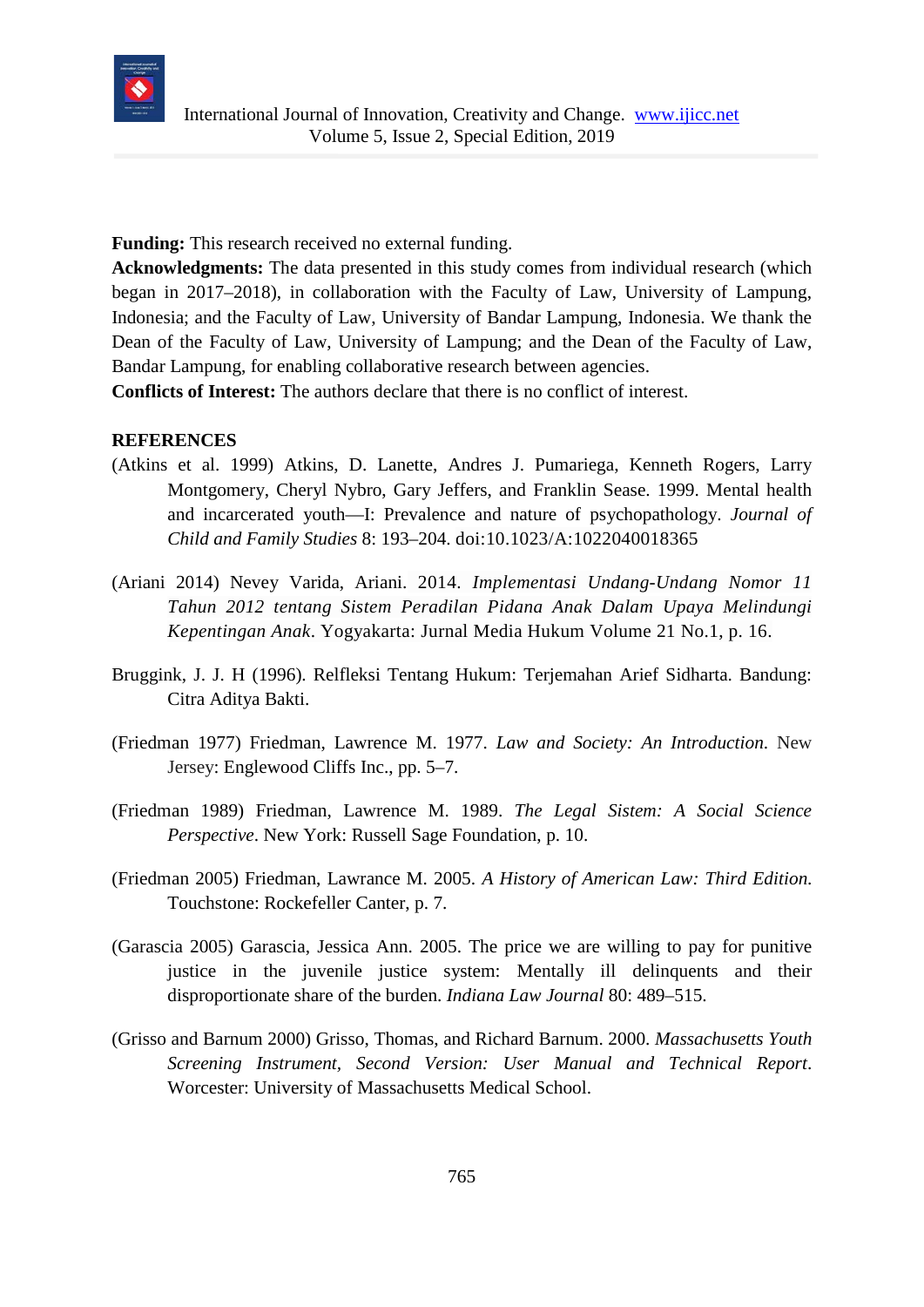

- (Hadisuprapto 2003) Hadisuprapto, Paulus. 2003. *Pemberian Malu Reintegratif sebagai Sarana Nonpenal Penanggulangan Perilaku Delinkuen Anak Studi kasus di Semarang dan Surakarta)*. Semarang: Disertasi Program Doktor Ilmu Hukum Universitas Diponegoro, p. 369.
- (Kusmu 1996) Kusmu, Moh. 1996. *Kedudukan dan Fungsi Kekuasaan Kehakiman menurut Undang-Undang Dasar 1945 dalam Varia Peradilan, No. 129*. Jakarta: Ikatan Hakim Indonesia (IKHI), p. 92.
- (Magnis-Suseno 1993) Magnis-Suseno, Frans. 1993. *Filsafat Sebagai Ilmu Kritis.* Yogyakarta: Kansius, p. 108.
- (Mallet 2006) Mallet, Christopher A. 2006. *Juvenile Court Probation-Supervised Youth: At-Risk in Cuyahoga County, Ohio*. *Correct.* Euclid Avenue : Cleveland State Universtiy , pp. 1–33.
- (Mardiah et al. 2012) Mardiah, Ainal, Mohd Din, Rizal Nizarli. 2012. Mediasi Penal Sebagai Alternatif Model Keadilan Restoratif Dalam Pengadilan Anak. *Jurnal Ilmu Hukum Pascasarjana Universitas Syiah Kuala* 1: 1–15.
- (McCord et al. 2001) McCord, Joan, Cathy Spatz Widom, and Nancy A. Crowell, eds. 2001. *Juvenile Crime, Juvenile Justice. Panel on Juvenile Crime: Prevention, Treatment, and Control*. Washington: National Academy Press, p. 154.
- (Obiunu, J. J., & Rachael, O. 2018). Home Background, Peer Group Pressure and Truancy among Secondary School Adolescent Students in Edo State, Nigeria. International Journal of Emerging Trends in Social Sciences, 3(1), 46-51.
- (Obiunu, J. J., & Rachael, O. 2018). Attitudinal Disposition of Students Towards the Personality Traits of Counsellors. A Case Study of Public Secondary Schools in Delta State, Nigeria. International Journal of Emerging Trends in Social Sciences, 3(2), 52- 56.
- (Rahardjo 1998) Rahardjo, Satjipto. 1998. Konstitusional dari Dua Sudut Pandang. *Kompas*, September 7, p. 4.
- (Rahardjo 2004) Rahardjo, Satjipto. 2004. *Demokrasi Butuh Dukungan Hukum Progresif*. Jakarta: Kompas.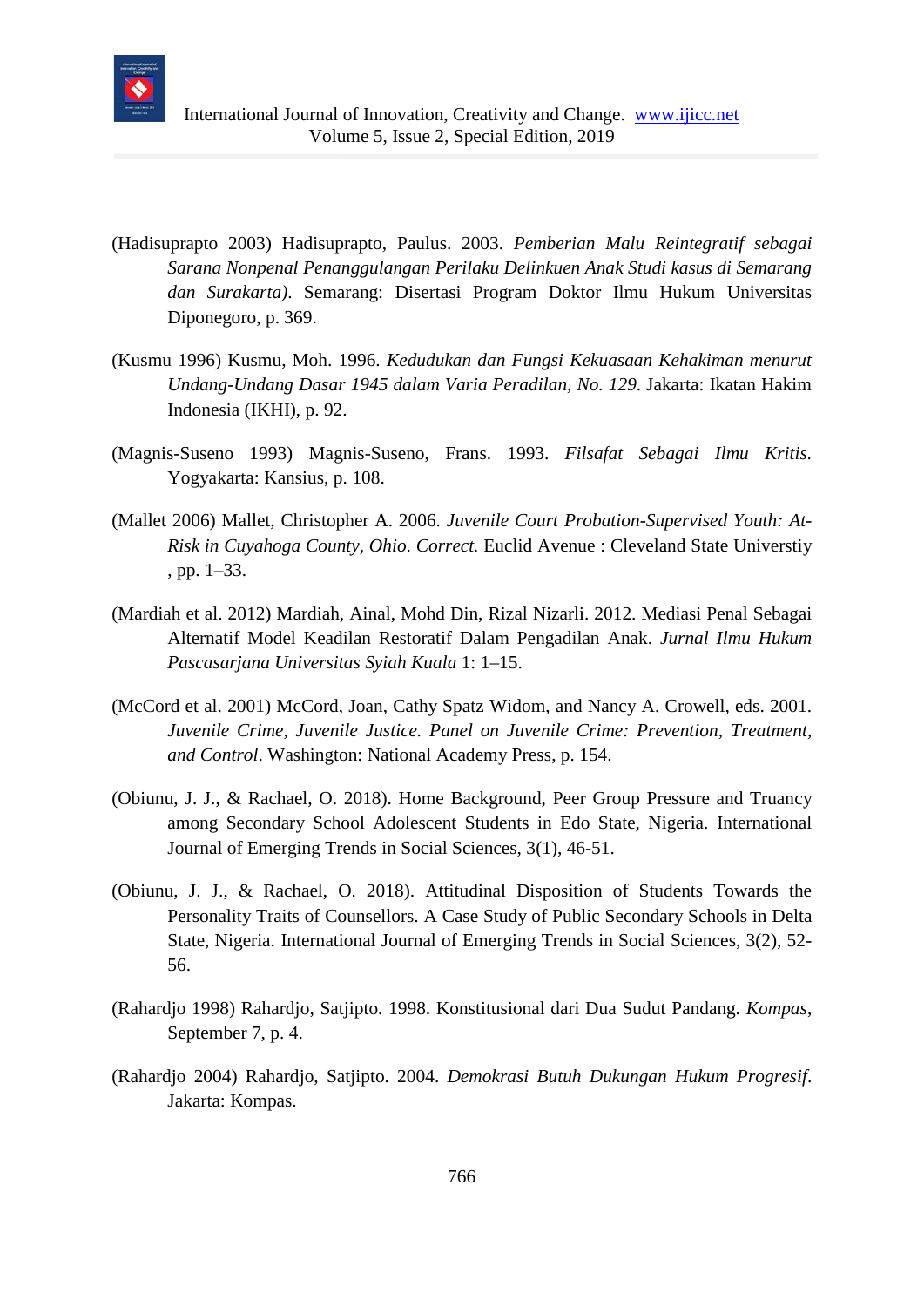

- (Rahardjo 2007) Rahardjo, Satjipto. 2007. *Biarkan Hukum Mengalir Catatan Kritis tentang Pergulatan Manusia dan Hukum.* Jakarta*:* Kompas: p. 91.
- (Rahardjo 2009) Rahardjo, Satjipto. 2009. *Hukum Progresif, sebuah Sintesa Hukum Indonesia.* Jakarta*:* Genta Publishing: pp. 137–138.
- (Rosidah 2014) Rosidah, Nikmah. 2014*. Perlindungan Hukum terhadap anak*. Semarang: Pustaka Magister, p. 28.
- (Schwab 1997) Schwab, Steward J. 1997. *Limited Domain Positivism As Empircal Propositio, Cornel Law Review. Ithaca: Cornell Law School, vol. 82, p. 112.*
- (Scriven 2017) Scriven, G. 2017. Restorative justice. In *Understanding Inclusion: Core Concepts, Policy and Practice*. New York : Taylor and Francis, pp. 172–84.
- (Seidman 1987) Seidman, Robert B. 1987. *The State, Law and Development*. New York: St.Martin's Press, p. 75.
- (Stoddard-Dare et al. 2011) Stoddard-Dare, Patricia, Christopher A. Mallett, and Craig Boitel. 2011. Association between mental health disorders and juveniles' detention for a personal crime. *Child and Adolescent Mental Health* 16: 208–13. doi:10.1111/j.1475-3588.2011.00599.x.
- (Sudarto 1980) Sudarto. 1980. *Kapita Selekta Hukum Pidana*. Bandung: Alumni, pp. 129–40.
- (Sudarto 1986) Sudarto. 1986. *Kapita Selekta Hukum Pidana.* Bandung: Alumni, p. 146.
- (Teplin et al. 2002) Teplin, Linda A., Karen M. Abram, Gary M. McClelland, Mina K. Dulcan, and Amy A. Mericle. 2002. Psychiatric Disorders in Youth in Juvenile Detention. *Archives of General Psychiatry* 59: 1133–43. doi:10.1001/archpsyc.59.12.1133.
- (Underwood and Washington 2016) Underwood, Lee A., and Aryssa Washington. 2016. Mental illness and juvenile offenders. *International Journal of Environmental Research and Public Health* 13: 1–14. doi:10.3390/ijerph13020228
- (Warassih 2005) Warassih, Esmi. 2005. *Peranan Kultur Hukum dalam Penegakan Hukum. (Dalam Pranata Hukum, Sebuah Telaah Sosiologis)*; Semarang: PT. Suryandaru Utama, 81–82.